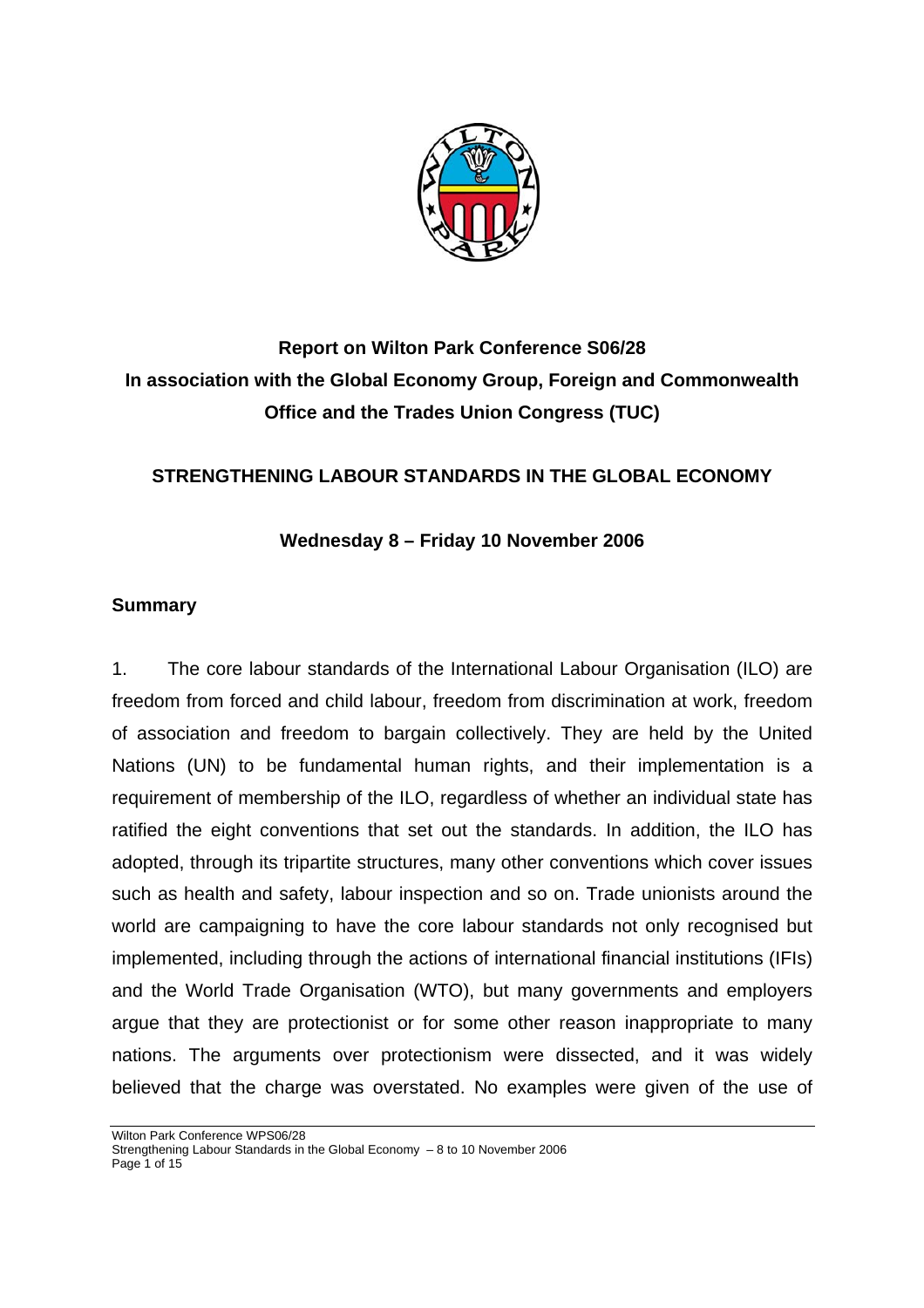labour standards for protectionist purposes, although many other tools were used for protectionist purposes.

2. Conference participants, especially the trade unionists from developed countries as well as the global south, started from the assumption that the core labour standards were fundamental human rights as well as tools for development and poverty reduction. The barriers to their implementation, the arguments used by supporters and opponents, and the opportunities that current national and international debates offer for prosecuting the case for core labour standards were the main subjects for discussion. There was general support for including core labour standards language in trade agreements, as has become routine in US bilateral free trade agreements. Participants discussed the need to strengthen these measures, and the need for the EU's bilateral and regional trade agreements to become stronger in this regard as well, all against the background of bleak prospects for the current WTO Doha Development Round negotiations. However, there were concerns about the private approaches (rather than public pronouncements) of governments, employers and international institutions (it was by no means a given that those who profess to support core labour standards within the ILO support them practically in other circumstances). There were also concerns about whether governments would or indeed should make core labour standards a key element of their objectives in a time of deregulation, and about whether labour standards issues were properly understood or addressed by the people responsible for the institutions which could implement those standards. Lack of interest in these issues among governments and employers could present an insurmountable obstacle. Labour standards do challenge the status quo, and prompting governments to act against the interests of some of the biggest corporations would require challenging power structures.

3. There was confidence that the arguments could be won. Recent developments in the US had shown, as European experience also showed, that government complacency about some negative impacts of globalisation could lead to electoral defeat. But unions needed to take responsibility for changing the current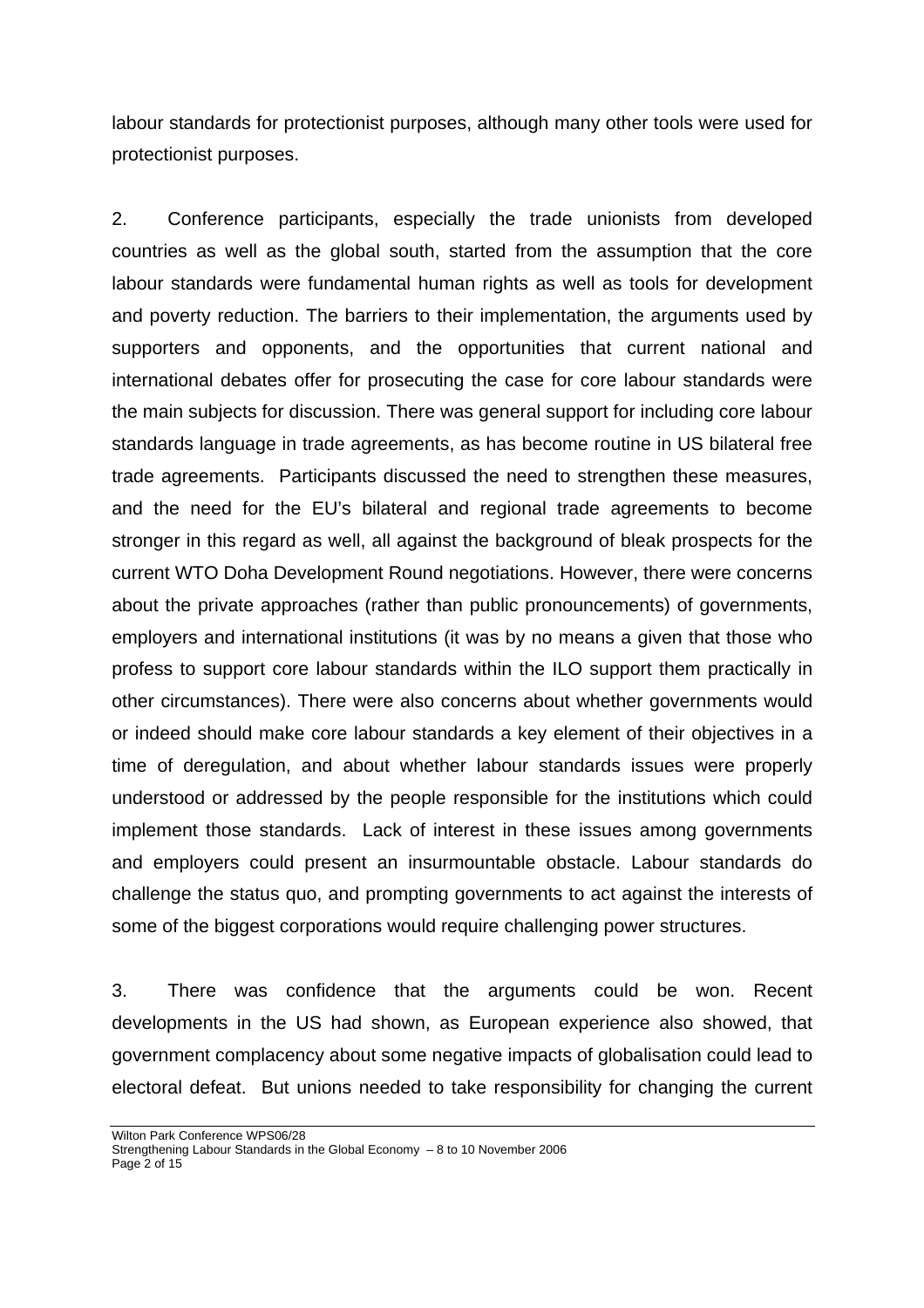consensus; they should be clearer about what they wanted, and how the union agenda could benefit others with whom partnerships could be created. The productive tension in relations between employers and unions is crucial. Unions needed to be better at mobilising their members, and take their message into the informal economy, Export Processing Zones (EPZs) and groups like migrants and women. Freedom of association was the most important right workers could have.

#### **The big challenges: China and India**

4. Agriculture continues to be the predominant employment sector in India. Formal or regular employment was available for a very small part of the Indian labour force (just 16%), with public sector employment the main component. Labour market institutions like dispute resolution, minimum wages, social security and enforcement were correspondingly weak. This made infrastructural investment and the flow of capital into industry and services sector key elements of any development agenda, so that more formal jobs could be provided to a still-growing working age population. Debates in India focused on the degree of labour flexibility and the extent of labour regulation, and the conflicting interests of different groups of workers – those in large and small enterprises, older and newer establishments, migrants and old and new workers – in an economy where the supply of labour exceeds the demand. Enforcing common labour standards in these circumstances was difficult.

5. It is widely believed the Indian government should attend to the worst forms of exploitation (in line with ILO core labour standards). However, that would need the provision of compulsory education to 14, an active judiciary, the development of formal employment opportunities in the private sector, and of a private sector which was committed to labour rights, and the implementation of freedom of association for workers in the informal sector and among the self-employed. Another approach would be to raise the price of labour by restructuring in favour of labour intensive sectors (although that would run counter to many other pressures), vocational training, minimum wages and employment guarantees, and strengthening labour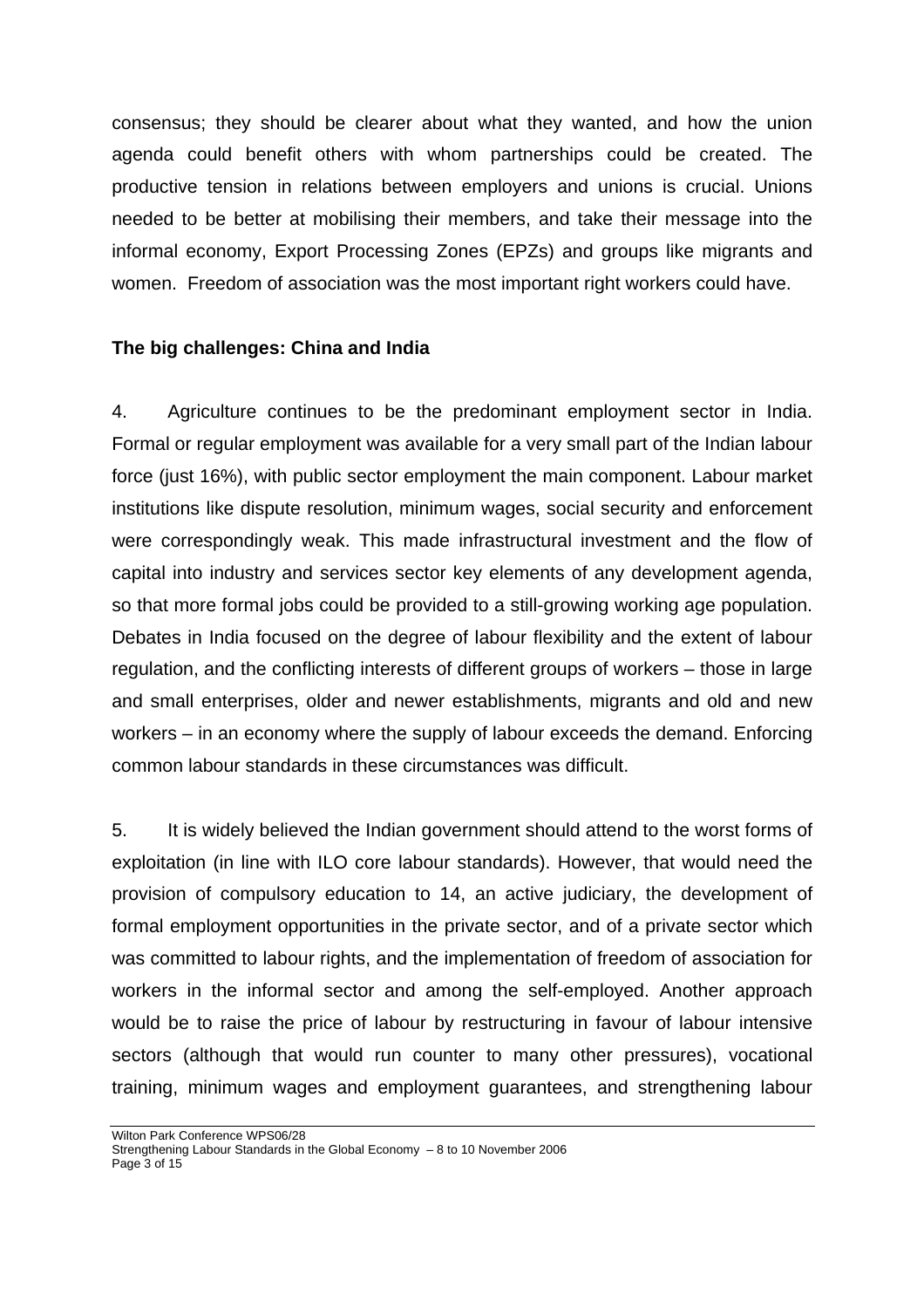market institutions (including greater support for labour inspectors). Given these objectives, the international community could support labour intensive industries in developing countries, for example dealing with the issue of free trade and agriculture, and assist technically with information and research into job market functioning in developing countries. Transnational corporations could work with developing country governments on codes for minimum employment conditions.

6. The role of international bodies was problematic in China. There were no free trade unions and the All-China Federation of Trade Unions (ACFTU) was heavily circumscribed by the government. Labour laws were well-developed but were generally not complied with, and there was widespread discrimination against migrant workers who produce most of China's globally traded goods. Economic growth had not necessarily benefited workers, and transnational corporations did not necessarily provide better labour standards, in the absence of any incentives to ensure improvements in corporate social responsibility. Four areas for improvement needed to be pursued: translating fine words on corporate social responsibility into practice; creating political space for NGOs and lawyers to enforce laws; engaging with (and putting pressure on) the government and the ACFTU to help them to be more supportive of core labour standards; and changing the system of world trade. Transnational corporations based in countries with strong labour rights were particularly important (as were existing instruments such as the OECD multinational guidelines). Unions needed to develop international framework agreements through Global Union Federations as well as engage in direct collective bargaining.

## **Implementation, monitoring and enforcement of labour standards, and promoting the rights of women**

7. Labour standards were held to be an essential component of achieving broadbased economic growth, development and poverty alleviation – and at the very least were assumed not to retard economic growth. Their implementation rested on three escalating pillars: voluntary compliance by employers with local labour laws and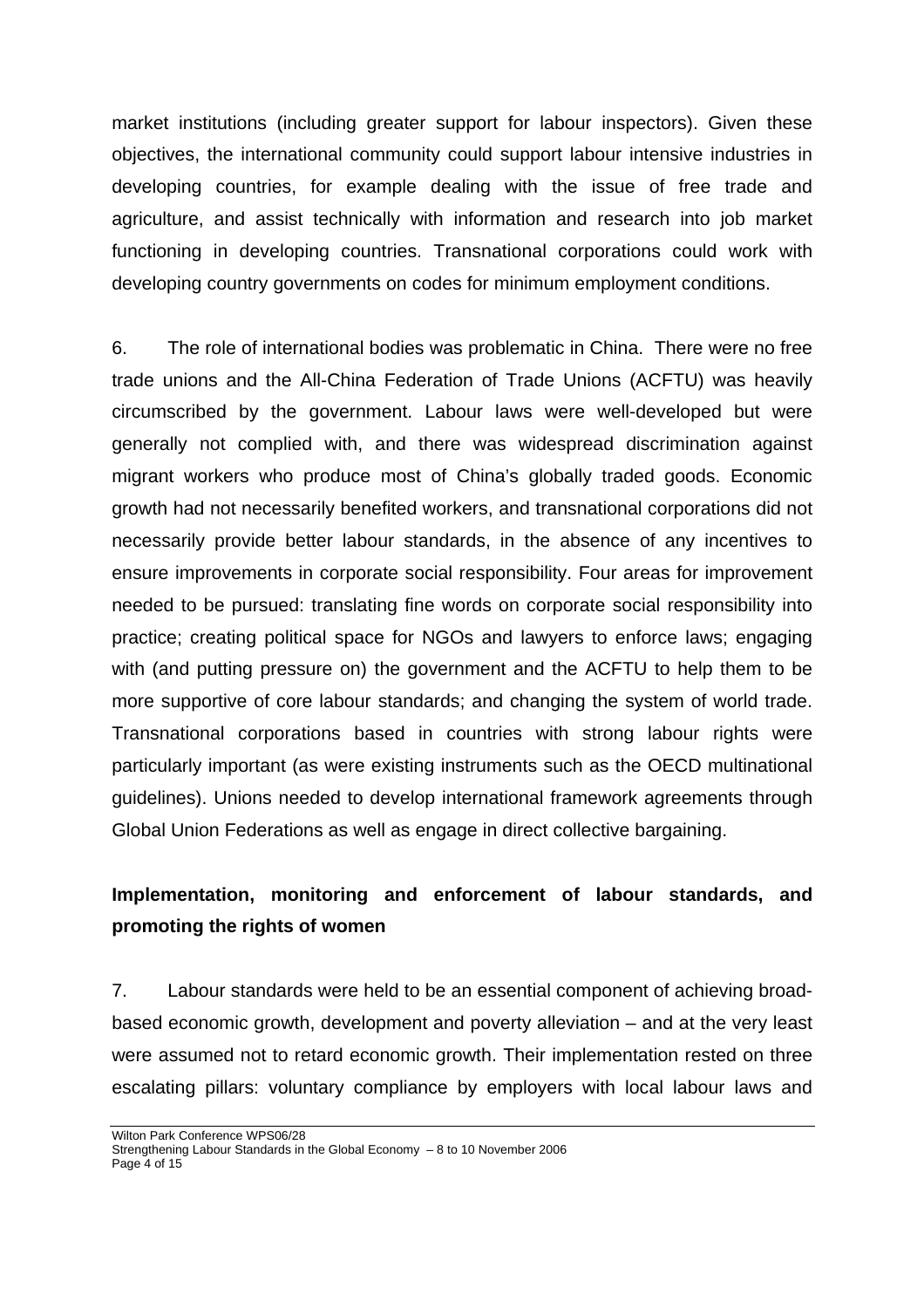international standards; enforcement by national governments; and intervention by international actors. In each case, penalising bad behaviour was as essential as rewarding good. A fourth pillar, the action of workers themselves to insist on or enforce their rights, relies on freedom of association – if that right is not enforced, little else can be done. Measures for external intervention were a recurrent theme – they included trade preferences for countries with positive commitment to labour standards for example the EU's Generalised System of Preferences Plus (GSP+ system); the inclusion of labour standards language in free trade agreements such as the North American Free Trade Agreement (NAFTA), Central America Free Trade Agreement (CAFTA) etc; international public lending to private firms and to governments, for example through the International Monetary Fund (IMF) and World Bank. The World Bank's private lending arm, the International Finance Corporation (IFC), adopted a performance standard in April 2006 requiring clients to comply with national labour laws and the core labour standards. The Equator Banks followed that lead in July 2006. Such external measures needed to be observed and monitored (either through private sector monitoring groups, NGOs or most effectively by local union organisations), but could create a network which persuades developing country governments to comply with core labour standards. One example of what could be achieved was the ILO monitoring of textile factories in Cambodia as part of a US trade preference scheme, which, of especial interest, provided transparency about working conditions, thus demonstrating the fallacy of the argument that such transparency undermines commercial confidentiality. Factories had an incentive to provide decent work or lose orders. It was suggested that the IFC's next step could be to do the same thing with their clients – and other trade preference schemes could also do the same. Cambodia was not unique. Could a similar system work multilaterally, as well as in bilateral agreements?

8. The special importance of promoting women's rights was stressed, and the role of labour standards in that process was discussed. As well as the core labour standard of freedom from discrimination, women are disproportionately deprived of the other fundamental rights (for example in women-dominated sectors of the

Strengthening Labour Standards in the Global Economy – 8 to 10 November 2006 Page 5 of 15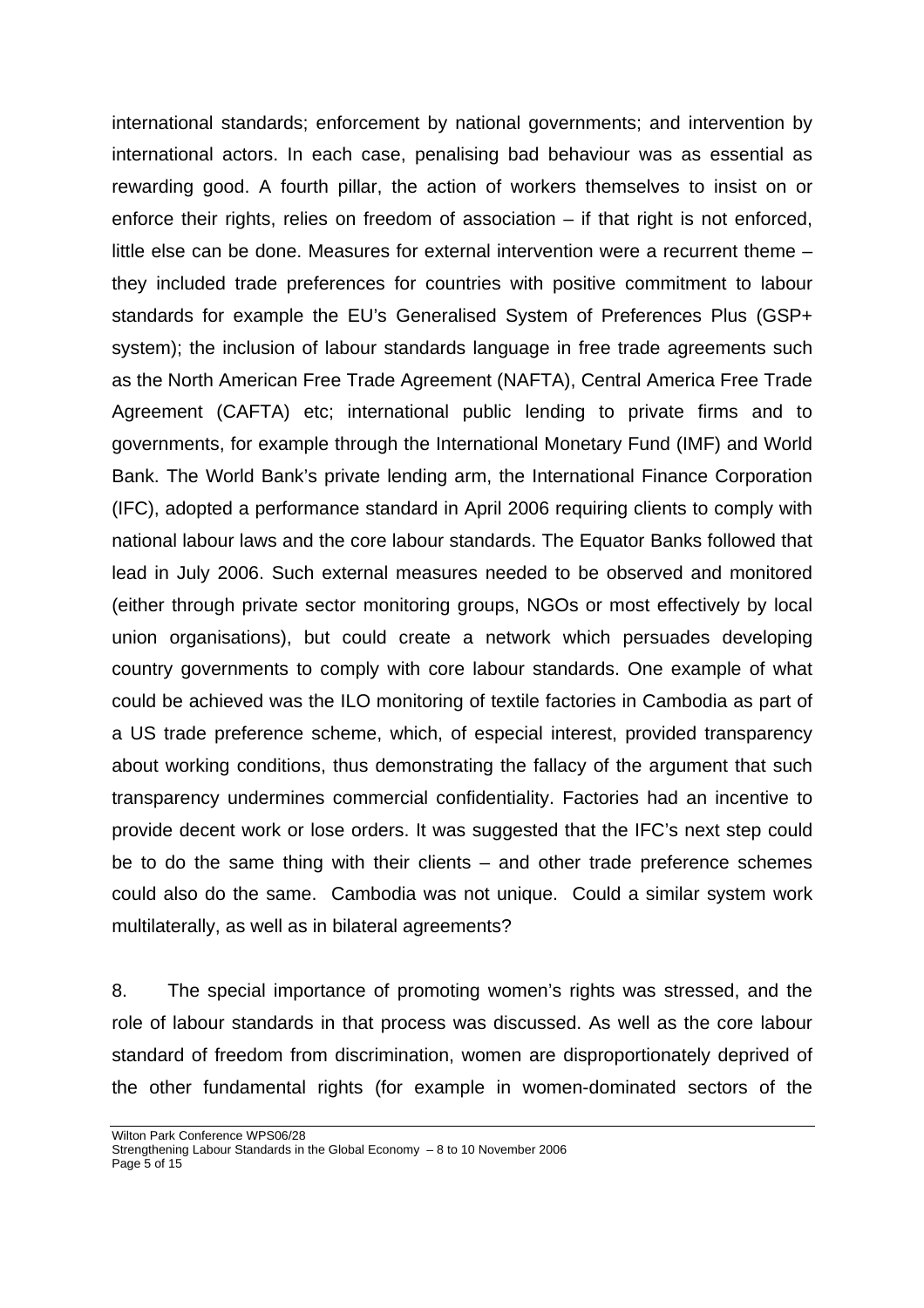economy such as agriculture, domestic services, the informal economy and EPZs), so have most to gain from the implementation of core labour standards. Possible reasons for this situation include ill-informed or impotent governments, patriarchal cultures and traditions, and even male-dominated trade unions. Core labour standards cannot only improve conditions directly, but also raise awareness and suggest solutions – and they also lead to new standards, such as the revision of the ILO convention on maternity protection. ILO standards have also progressed from granting special protection to women from hazardous work, or while pregnant, to promoting equality. It is important to ensure that when core labour standards are implemented, such as Convention 87 on freedom of association, it applies to all workers, including those in the informal sector or EPZs, so that women benefit equally. The freedom to organise allows women to campaign for other rights, such as equal pay for work of equal value and protection from sexual violence. The position of women outside the workplace was often a problem, for example many women's jobs were extended forms of non-employment work, such as domestic service. Trade unions needed to abandon the idea that there were 'no-go' areas, and extend their bargaining agendas (eg providing night transport) in response to the views expressed by women workers.

## **What trade unions and governments can do to promote labour standards in an era of globalisation**

9. It was argued that trade unions and governments have a shared agenda on core labour standards and globalisation. The experiences and views of people in the developed world are contradictory – they like the increased choice and the low prices, but they don't like the resulting cultural and economic changes. While the economy and society as a whole benefits from globalisation, individuals may not. All too often globalisation was being used as an excuse for weakening workers' terms and conditions. Workers and voters in Japan, the US and Europe could respond by becoming protectionist and voting for protectionist parties and their legislative proposals. Sometimes, the perception that they will do so means political parties run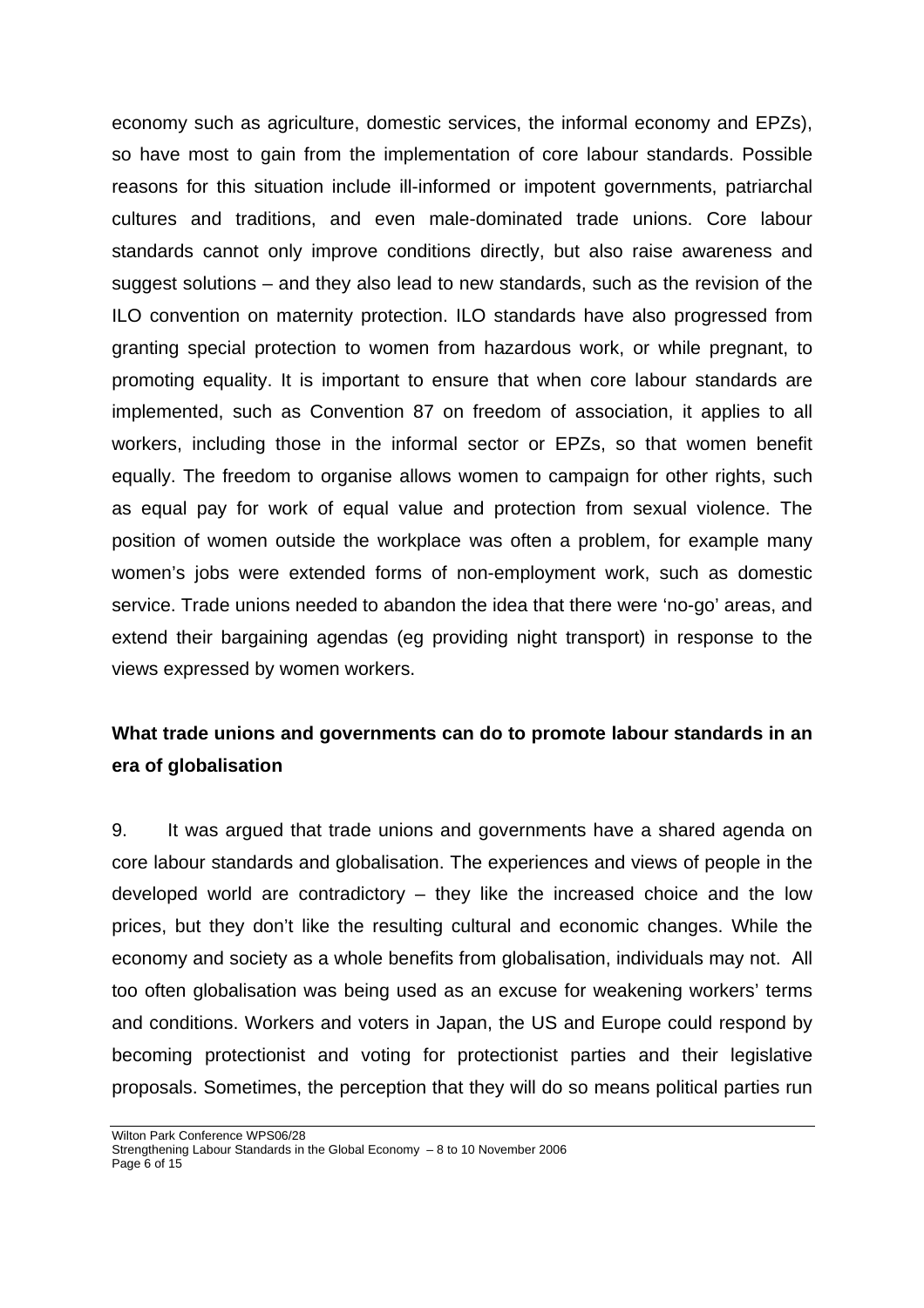ahead of public opinion and lead that protectionist tide. Decisions to restrict labour mobility from Bulgaria and Romania throughout the EU was a possible example. But by advancing the case for universal core labour standards, unions could offer politicians an alternative narrative, securing working people's consent for further globalisation by offering workers the chance of greater security. This could also include more provision of training and infrastructural investment or measures like the EU Globalisation Fund.

10. Unions in the south reflected concerns that the positive effects of globalisation were passing many countries by, and that the impact of China's entry into global markets strengthened the case for labour standards across the rest of the south. Advocating universal labour standards was widely believed to be not protectionist. Southern trade unionists argue globalisation was being prosecuted in the south by elites without popular support, with higher profits for the few and greater poverty for the many (an analogy could be drawn to the North where increases in directors' returns were outsripping workers' wages). Unregulated globalisation could be equated with incsreased global insecurity. In the Nigeria oilfields, for example, local graduates were treated so badly that they seized the plant and held other workers to ransom until the unions intervened and negotiated better conditions in return for peace. In other countries, workers were being forced into the informal economy. Developing countries faced the prospect of supplying cheap labour for the global economy, or adopting core labour standards. Nevertheless, the argument was also made, including by trade unionists, that globalisation offered the best route out of poverty for the global south, and unions needed a more nuanced position than free trade versus protectionism. It was important to conclude the Doha Development Round of trade negotiations successfully, because otherwise bilateral deals would predominate and these could marginalise many developing countries.

11. These circumstances made the case also for a globalised trade union movement. The conference took place the week after the formation of the International Trade Union Confederation which would allow unions more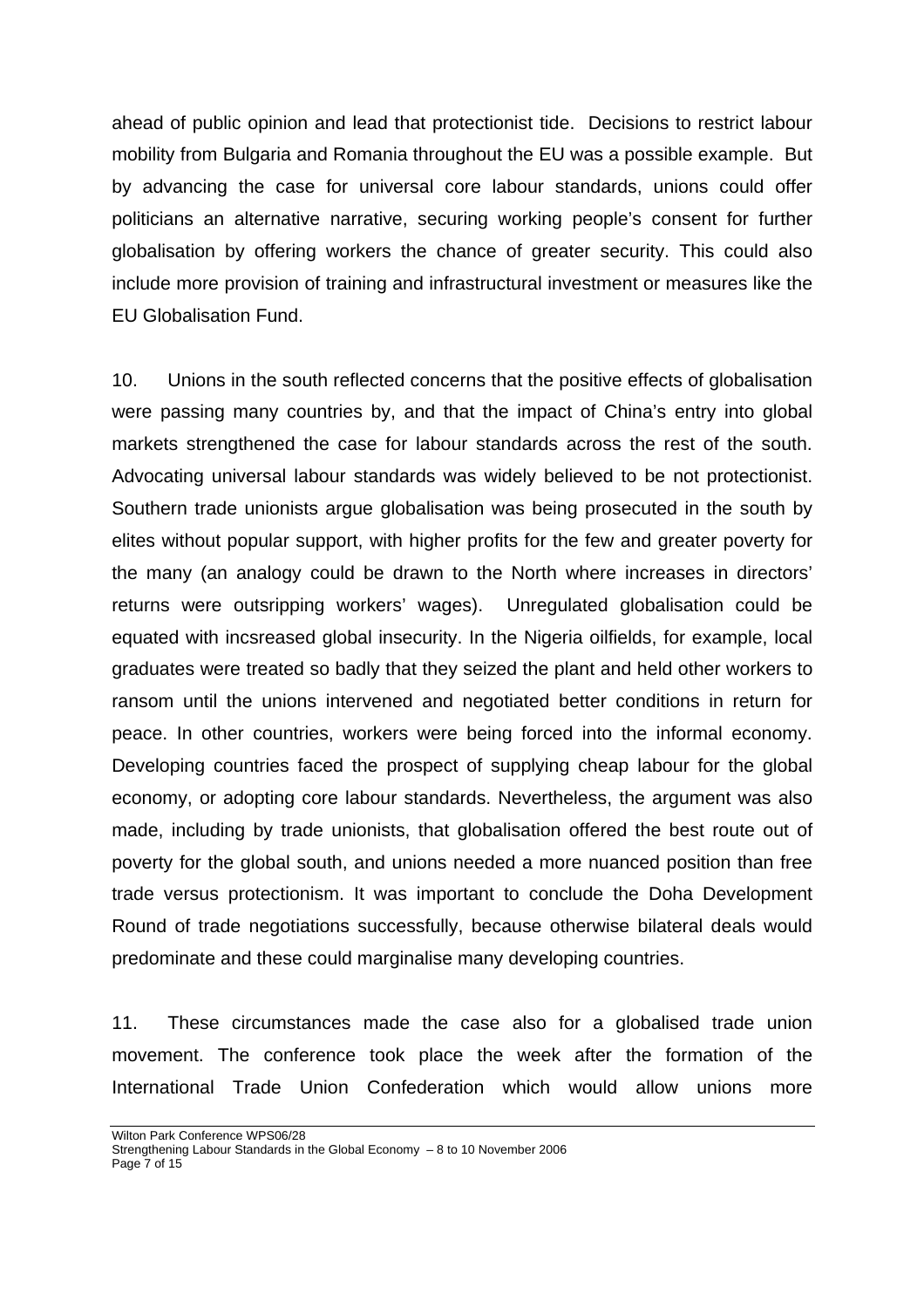opportunities and more tools to deal with transnational corporations and global institutions. A new, broader agenda was needed, promoting democracy and the rule of law, bolstering the role of unions in civil society. The new trade union movement would be able to pursue an alliance with progressive governments to create 'globalisation with a human face', answering electorates' fears not with greater protection but with the protection of labour standards. In this context it was argued that the recent US Congressional elections had not yielded a protectionist majority but for a union-influenced labour standards strategy of fair and just, as well as free, trade. The EU was also reported to be working very closely with the trade union movement on these issues. But while governments in some parts of the developed world were working with unions on this agenda, too few governments in the south appeared ready to do so  $-$  only 15 governments (10% of the total) took trade unionists to the WTO Hong Kong Ministerial meeting as part of their delegations. Southern governments were sometimes starkly utilitarian. The experience of bilateral negotiations suggested they would trade labour standards against other issues even though, for example, no US free trade agreement had failed because of the US' insistence on including a labour clause. Consumers and NGOs might be a more productive set of allies for the trade union movement in this area, such as the fair and ethical trade movements.

12. The UK Companies Act, which had received royal assent the day the conference started, was regarded as a major step forward in corporate social responsibility. Company directors now had a duty to consider the impacts of their business on people and the environment. It was also an example of the need for governments to act consistently at home and abroad. The UK had ratified all eight ILO core conventions (three in the last decade), and saw no contradiction between trade liberalisation and labour standards. Core labour standards were an issue of fundamental human rights, but also an effective mechanism for poverty reduction. Unions and governments needed to do more to demonstrate the evidence base for that. The UK Department for International Development had recently agreed a three year Strategic Framework Partnership Agreement with the TUC, to increase union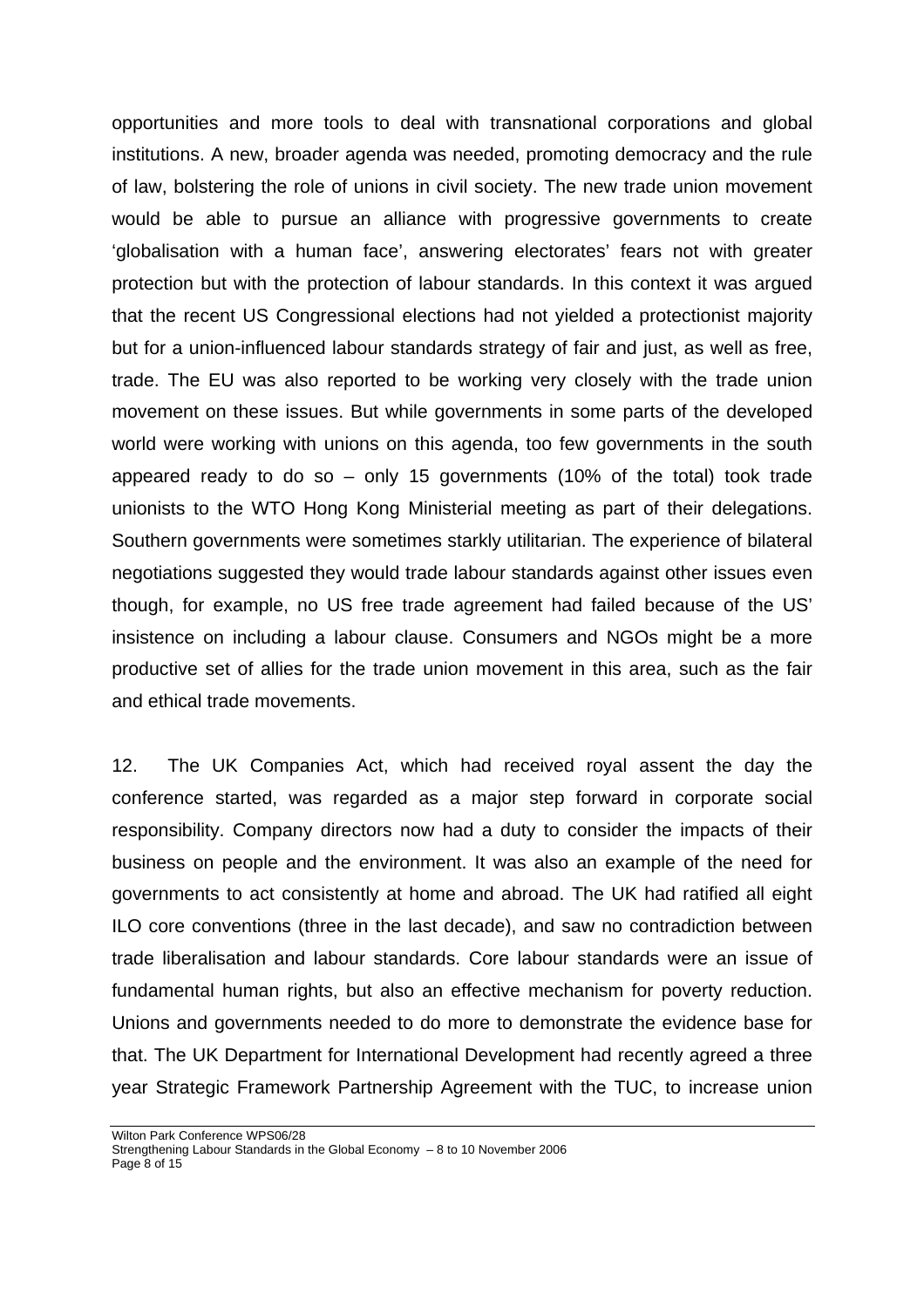involvement in international development and build relations with unions in the south. Governments also needed to assist union and business organisations. Special efforts are needed in transition economies, where unions have been part of the state apparatus. Sometimes this means working with the existing trade unions; in others it requires the creation of new union structures more responsive to workers' needs.

13. Governments could encourage transnational corporations to behave responsibly, and could support efforts to ensure supply chains do the same. However, the support of governments for regulatory reform (often perceived as rolling back regulations) was a problem for unions. The Companies Act was regarded as a triumph for lobbying by unions and NGOs. They could also do a lot to press international institutions (for example, the UK government's recent withholding of \$50 million from the World Bank) and could urge other countries to adopt labour standards. However, it was suggested that governments were not doing as much as they could, for example, pressing developing countries to include fundamental workers' rights in the Poverty Reduction Strategy Papers (PRSPs) process. Governments needed to talk to people, as well as other governments, and needed to put respect for core labour standards at the top of their human rights and foreign affairs approaches. There is some scepticism that governments would do this, because if done consistently, some of the beneficiaries of globalisation would lose out.

#### **Trade and supply chains: economic levers for promoting labour standards**

14. The European Union (EU) represents member states in WTO negotiations, and can play a crucial role in promoting core labour standards. The EU believes trade liberalisation can have positive and negative impacts. Its approach is based on minimising the number of losers and then assisting them. Although a reference was made in the Declaration of the Ministerial Conference in Singapore in 1996, core labour standards were not included in the Doha Development Round. They could, however, be reintroduced for the next round. The EU remains in favour of observer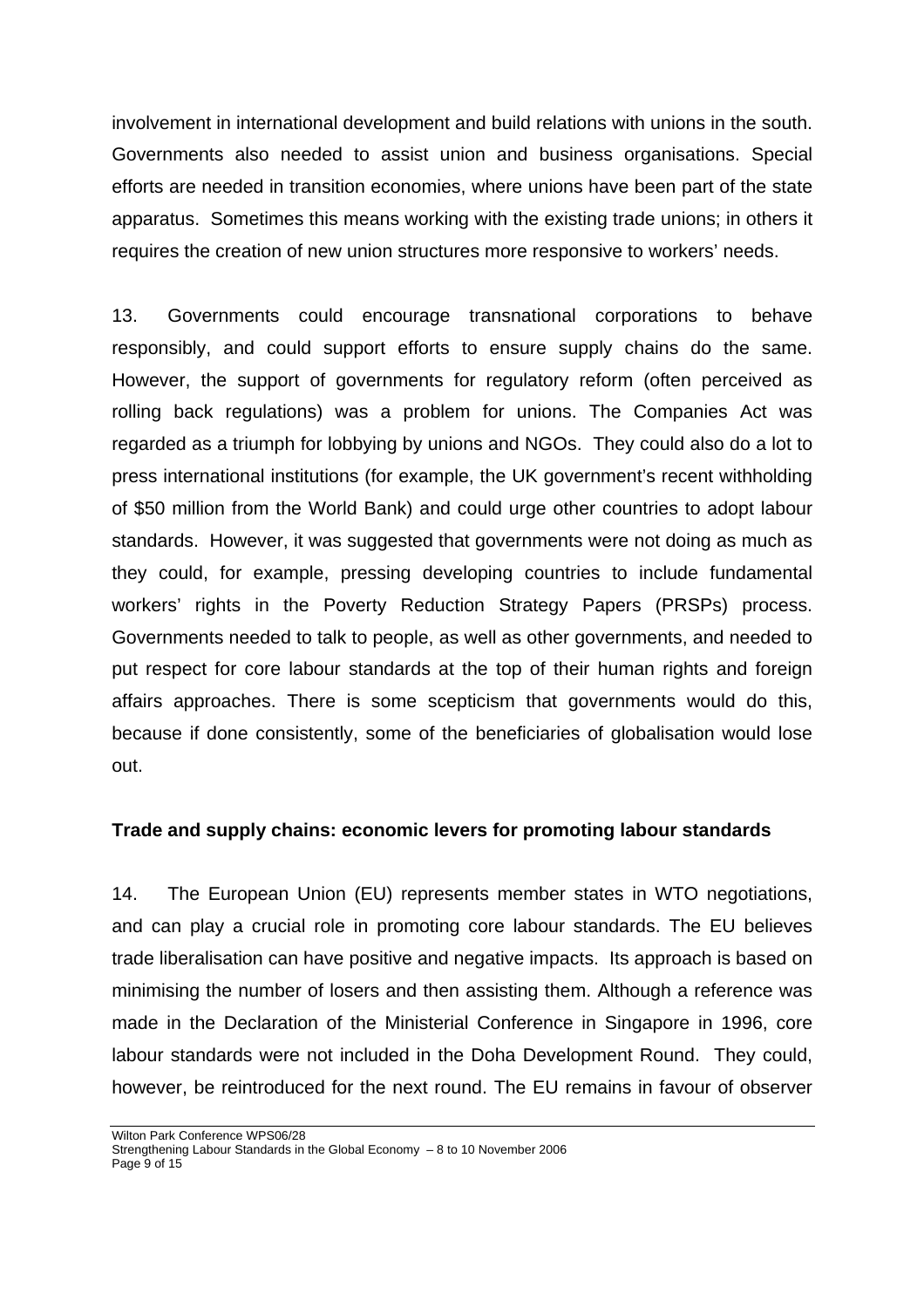status for the ILO in the WTO, and the International Trade Union Confederation (ITUC) produces reports on core labour standards in particular countries which the EU makes use of in its Trade Policy Reviews. In regional, bi-regional and bilateral trade arrangements, the EU does include labour standards, and the Generalised System of Preferences (and its successor, GSP+) provides trade incentives to those countries which abide by the core ILO conventions, although the EU is not keen on using sanctions. El Salvador has recently ratified the remaining core conventions ahead of a GSP+ review. The EU opposes using core labour standards for protectionist purposes, but promotes decent work and the role of the ILO in a number of other ways. The WTO accession process could also be used to press the case for core labour standards. It was considered vitally important to increase awareness. Developing country governments felt that the EU and US were using labour standards to progress their own agendas (especially when most offending transnational corporations were European or American in origin). In reality the rise in protectionism came from populations and governments, and unions needed to improve their explanation of the role of core labour standards in this process. Trade negotiators did not fully understand labour issues, particularly as trade issues and labour standards issues were dealt with by completely different parts of government. Aid could be used to improve skills and understanding, and support the greater engagement of trade unions in the South.

15. It was argued that the WTO provided implicit permission to include labour standards in bilateral trade agreements because there had never been a challenge to such language. The US free trade agreements included such language as the result of bruising battles between the AFL-CIO and the Clinton administration. The Jordan Free Trade Agreement (JFTA), signed for geo-political reasons, was probably the best example for unions. It contained a commitment on both countries to adhere to the core labour conventions and, where these went further, local labour laws (which would rule out their suspension in EPZs for instance). Crucially, it applied the same dispute resolution mechanisms and sanctions as in other areas of the JFTA, such as copyright and Intellectual Property Rights (IPR) infringements.

Strengthening Labour Standards in the Global Economy – 8 to 10 November 2006 Page 10 of 15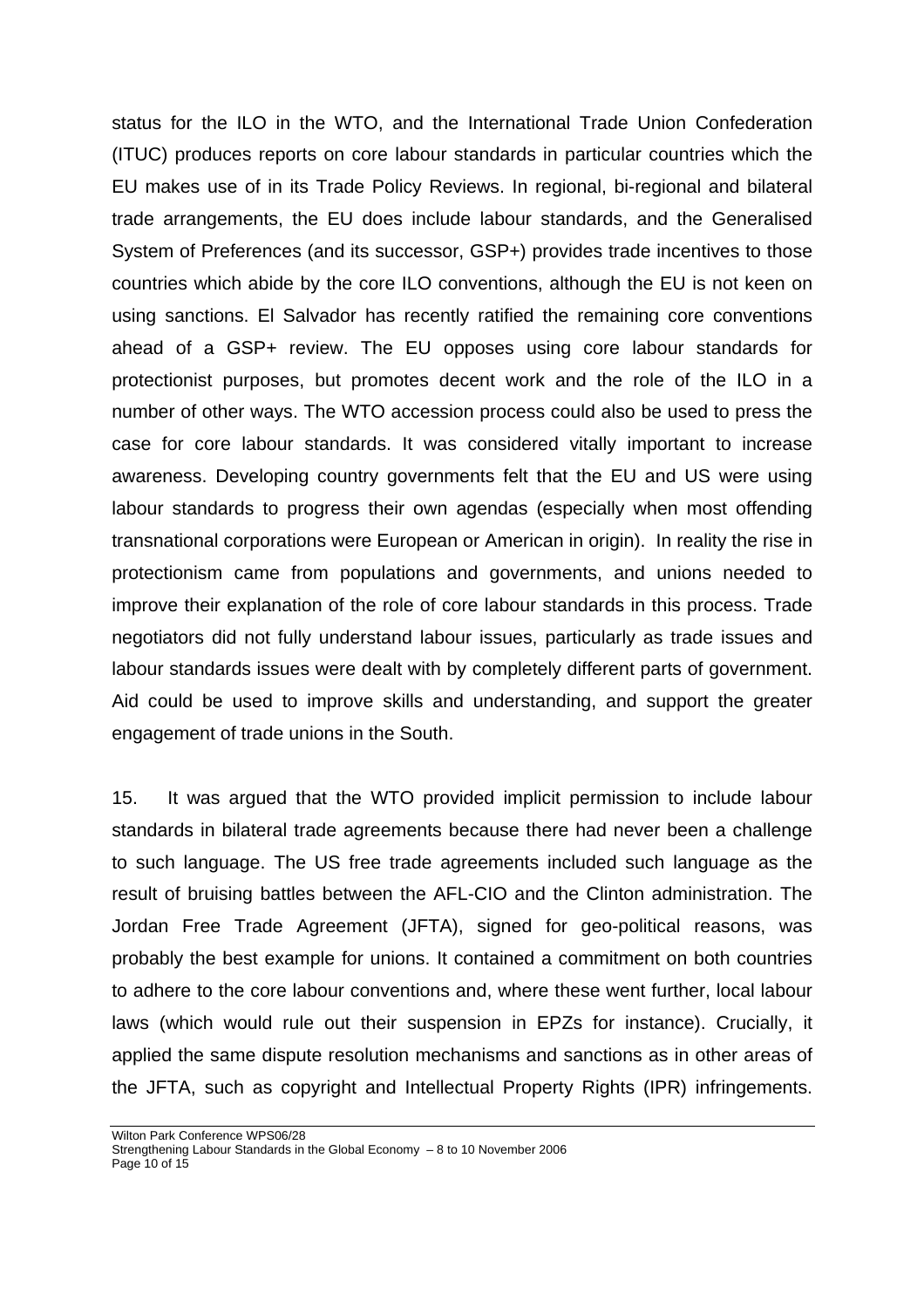Unions in the US and Jordan were involved in negotiating the FTA, and it was being tested because of concerns about abuses of migrant workers in Jordan. Since the JFTA was agreed there had been a 25-fold increase in Jordanian exports to the US, but this was all down to migrant workers – there had been no reduction in Jordanian unemployment or poverty. FTAs in general, with or without sanctions, still provided benefits for trade unions in strengthening bilateral relationships, and the AFL-CIO had managed to shift unions' arguments on trade from 'stealing our jobs' to 'protecting other workers'.

16. The Ethical Trading Initiative (ETI), a tripartite organisation of 39 corporations with unions and NGOs, aimed to support improved implementation of labour standards by encouraging corporations to implement a voluntary code, the ETI Base Code, which includes the core ILO conventions as well as health and safety. The code is intended to be applied throughout corporate global supply chains, because campaigners have identified price pressures from purchasers as a major cause of poor working practices. Corporate members have inter alia tackled unrealistic lead times (eg Gap), or rewarding suppliers who provide decent standards with contracts (eg Nike). But companies cannot do this alone – they need global labour rules and pressure from all other stakeholders. It should not be assumed that the interests of consumers and investors were contrary to workers' interests. ETI aims to raise awareness of the human cost of current business models, reward good practice where corporations are doing the right thing, provide developing countries with a level playing field, and press organisations in the UK (including the public sector) to review their purchasing policies. Transnational corporations often operated differently in their own country and in the global south – but many large companies such as Wal-Mart, whose adherence to labour standards is questioned, account for 10% of US imports from China. Supply chains were often complex and attenuated, and information was critical to effective monitoring (for which unions on the ground were invaluable). There was some support for global framework agreements as a better mechanism than voluntary codes, but they can function together.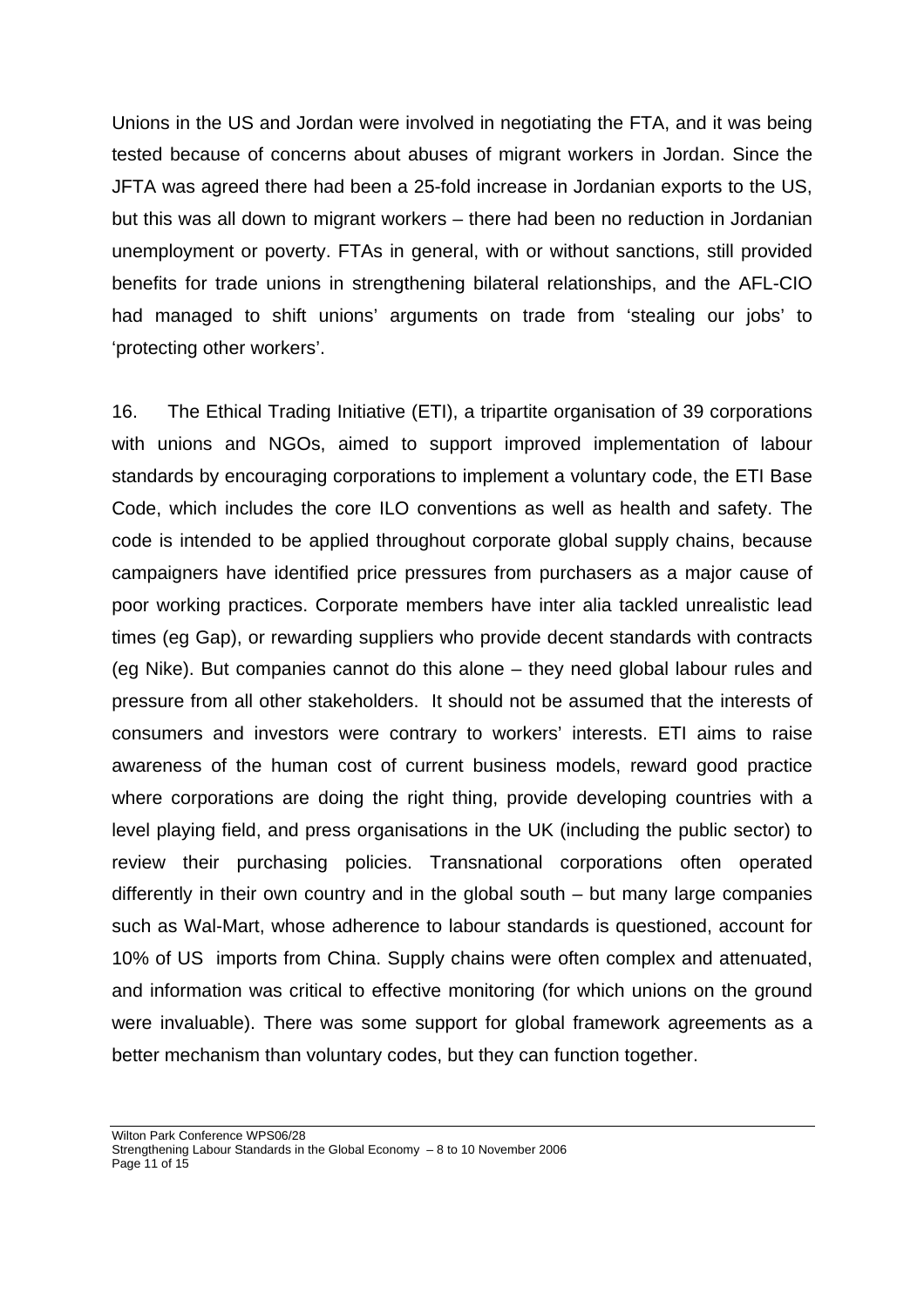#### **Can partnerships work?**

17. Partnerships between stakeholders such as corporations, unions, campaigning NGOs and governments were felt to be very necessary but, to go beyond fine intentions, in practice very difficult to implement. As well as the ETI, there were sectoral initiatives such as Eliminate Child Labour in Tobacco Growing (ECLT), which brought together unions, corporations and producers, with ILO involvement, in an attempt to change behaviour. This required everyone to acknowledge each others' interests and motivations. There were regular problems such as in Malawi where government attempts to set a floor for tobacco prices with unions siding with the buyers to secure a deal. Governments understood they could not do everything themselves, and in particular relied on unions to draw their attention to problems over labour standards – as for example with the ITUC's work on freedom of association in Iran. Unions could also offer governments new ways to address problems, bringing their expertise to bear, for example on mine safety and labour arbitration in China. There were also lessons to learn from partnerships which had not worked. However lessons from failures were similar to those from successes: partners need to be respected, common ground had to be identified, synergies maximised, and expectations managed. Finally, when a partnership or approach was not working, it was important to give up and move on! Some interests were common, but others were irreconcilable (for example, businesses exist to make profits and that will not change). Sometimes, dialogue was more realistic than partnership; dialogue can involve shared knowledge and relationships which can lead to partnership. Partnerships can also be temporary rather than lasting, although even when they end, the partners rarely return to outright antagonism. There are often tensions between campaigning and partnership, but corporations do appoint people to address the issues raised by campaigners, and people in those jobs need the pressure of the campaigns to do their work. Unions need to reach agreements with employers, so while they often create or support campaigning NGOs,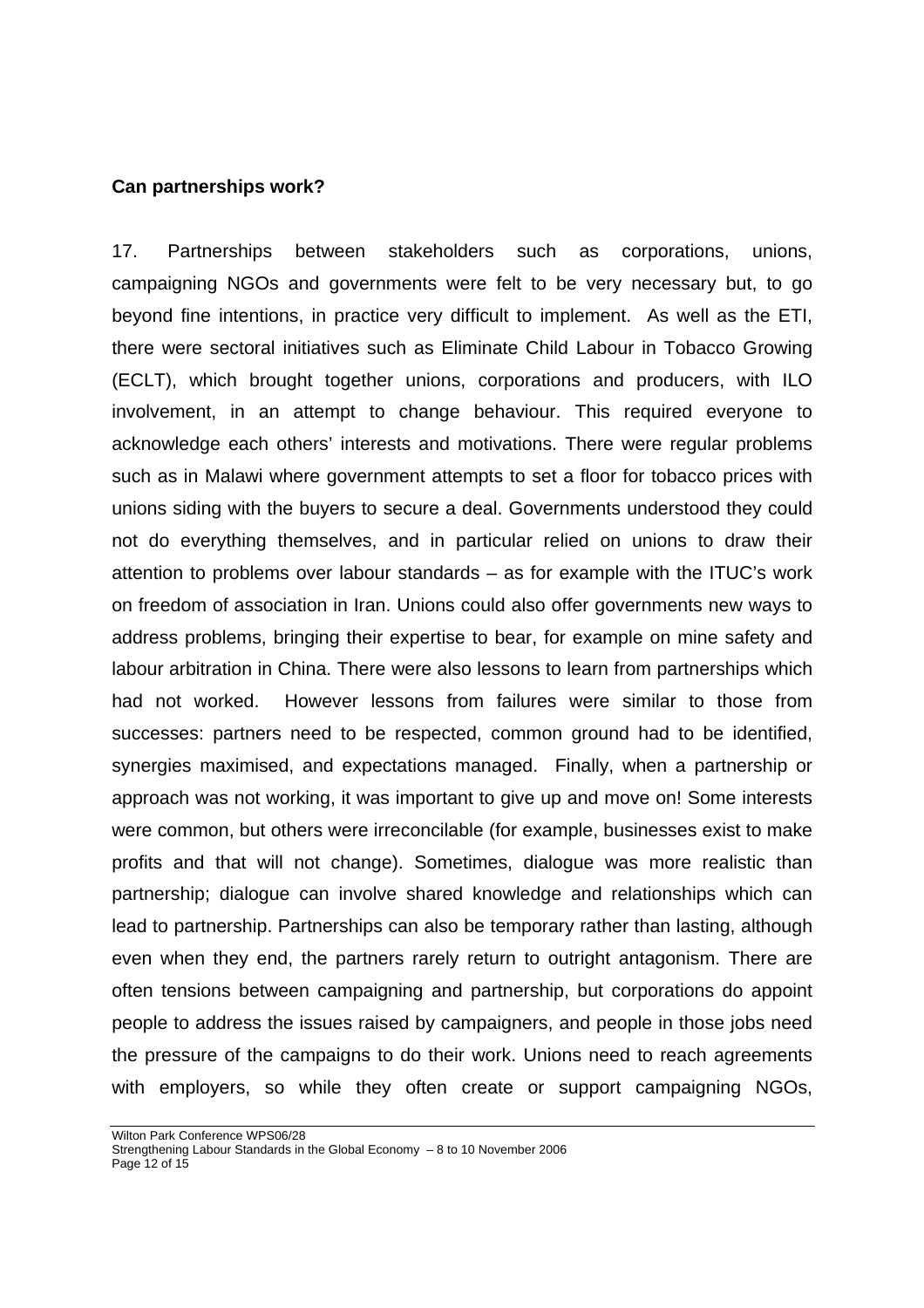sometimes the interests of unions come into conflict with campaigners. It is important that unions remember that they are not NGOs. Unions often found it easier to deal with good employers than with employer organisations who have to reflect 'harder line' members. Workers' capital (i.e. pension funds) can be helpful when dealing with the worse employers, but it is not possible to force through partnerships.

#### **Regulating for labour standards**

18. The ILO was the main institution for global rule making, with a good process for devising regulations which form the building blocks of labour legislation in most countries, as well as international instruments such as voluntary codes, eg the Global Compact, and measures like trade agreements. In the area of fundamental rights, the conventions have been widely ratified, but less progress has been made on training, wages, health and safety, social security and migration. The ILO has been less successful at updating conventions although it is now engaged in a potentially more productive process of standards reform. It is widely perceived as 'toothless', especially in the case of the worst violations, and often in the past its decisions were informed by external political factors, such as the Cold War (although it was noted that the original, pre-UN purpose of the ILO was to prevent the spread of bolshevism by addressing workers' concerns). The ILO's multinational enterprises declaration was backed by developing country governments and trade unions (and the USSR), but opposed by governments where most multinationals are based, and by employers. This was not a recipe for successful rule-making, although the declaration itself was a very good one. The debate on social clauses in the late 80s/early 90s saw a similar split between developed and developing countries and between employers and unions. Instead of a Convention, the debate produced a more productive outcome, the Declaration of Fundamental Rights, which has led to the widespread adoption of the core labour standards. The ILO could do little about such external political forces, but could concentrate on the less specific and more broad-brush approaches which worked best. Some were concerned about the evidence base for more specific legislation.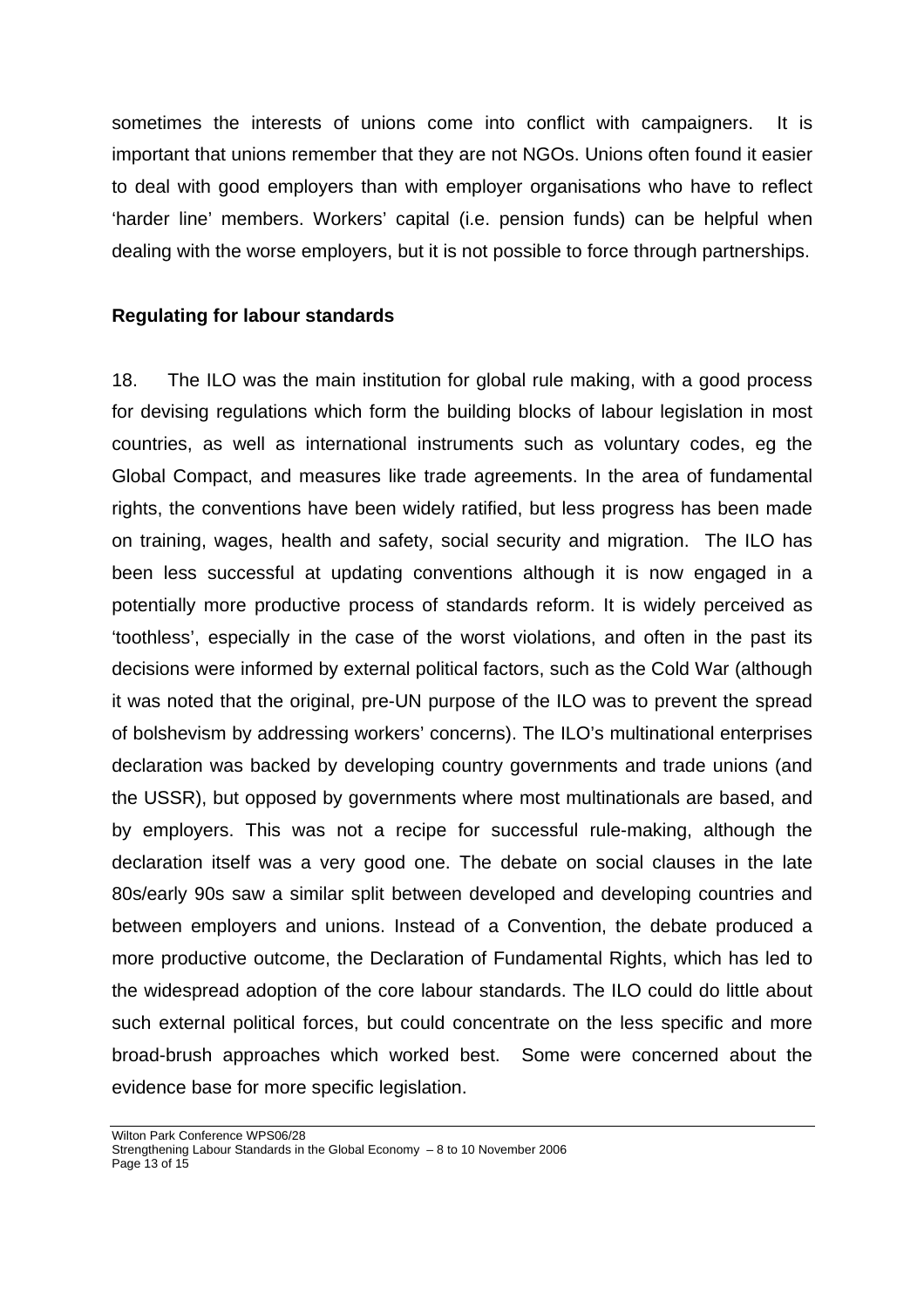19. The ILO might be good at setting rules, and was getting much better at thinking about implementation, eg on technical co-operation, but other bodies might be better at implementation. Those other bodies should not be allowed to shy away from labour standards. Many felt it was now time for governments to turn, having adopted the core labour standards, to implementing them through other international fora such as the WTO, in Trade Policy Reviews which could be developed in the direction of social dialogue, ILO-WTO co-operation, the OECD and in IFIs. Employers now seemed permanently set against new enforceable measures and governments were following where employers led. Employers believed the size of the existing body of regulation was the main problem – the existing rights were not being challenged, and there was a need to address those parts of the labour market where regulation was ineffective, such as the informal sector. Implementation was another issue. Regulations were all very well, but they needed to have an effect in practice, and the behaviour of employers needed to be monitored transparently. Freedom of association and free collective bargaining were key rights because they allowed all other rights to be more effectively monitored and policed (and reduced the cost of inspection to the state). Unions needed to press their own national governments to build core labour standards into national approaches before they could successfully deliver in the international institutions: a top down approach was unlikely to be successful. Unions were challenged about whether the ILO was complacent, or whether it was the unions themselves. The ILO needed unions to be pro-active, challenge governments, challenge employers and indeed challenge the ILO itself!

#### **Conclusions**

20. There is no doubt core labour standards are fundamental human rights. However, that message needed wider dissemination. Voluntary methods are not an alternative to labour law, but until sanctions for non-compliance with the regulations were more effective, voluntary codes were often the best currently available. Allied